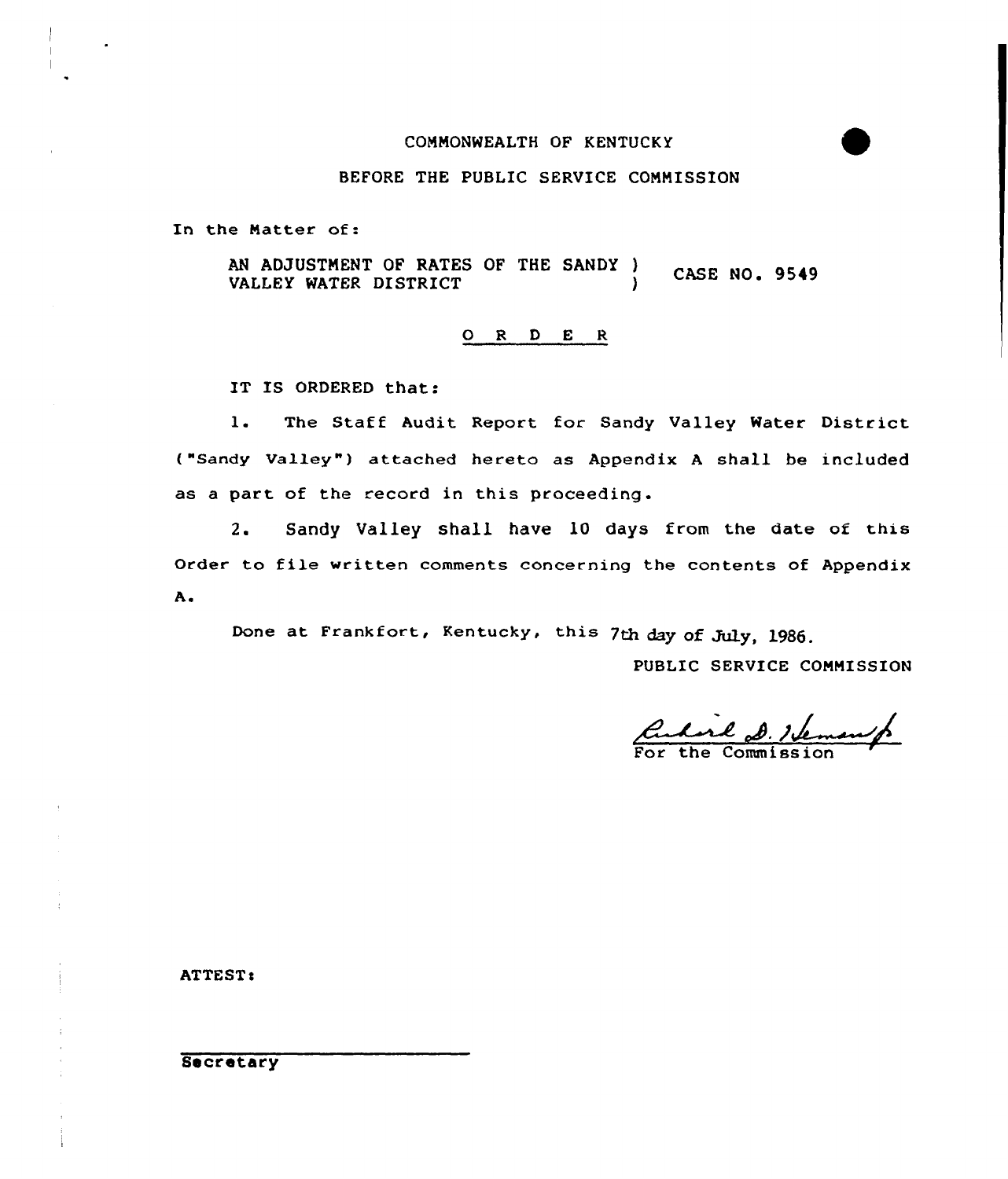## Staff Audit Report on Sandy Valley Mater District

## PREFACE

On March 31, 1986, Sandy Valley Water District ("Sandy Valley") filed its application seeking an increase in its rates for water service. The proposed rates would generate \$329,520 on an annual basis.

As part of its endeavor to shorten and simplify the regulatory process for small utilities the Commission chose to pexform a financial audit, limited in scope, on the operations of Sandy Valley for the  $12$ -month test period ending September 30, 1985. The objective of the Commission was to substantially reduce the need for written data requests, decrease the time necessary to examine the application and thereby decrease the expense to the utility. Joan H. Carroll, Division of Rates and Tariffs of the Commission, performed the audit. on Nay 19 and 20, 19B6, at the offices of Sandy Valley in Betsy Layne,

#### **SCOPE**

The scope of the audit vas limited to obtaining information to determine whether the operating revenues and expenses as reported for the test period in this case were representative of normal operations. Certain rate-making considerations have not been addressed as part of this audit. Insignificant or immaterial discrepancies were not pursued and are not addressed herein.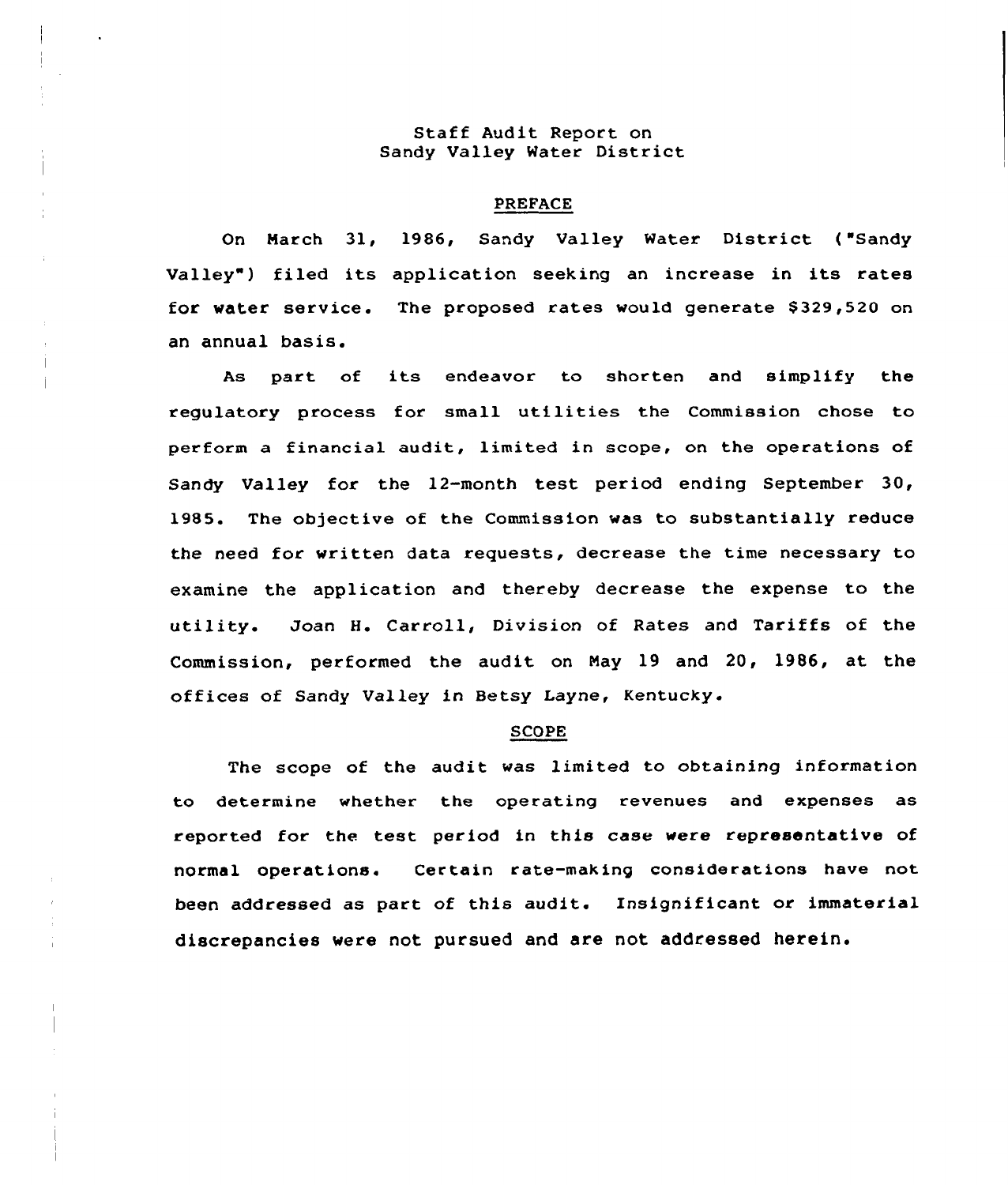Staff Audit Report Page  $-2-$ July 1, 1986

### FINDINGS

## General Observation

Sandy Valley reported its revenues on an accrual basis and reported its expenses on <sup>a</sup> cash basis. In order to properly match revenues and expenses, the Commission requires the accrual basis of accounting applied on a consistent basis. The staff advises Sandy Valley to apply the accrual basis of accounting to appropriately reflect balances in its accounts and match revenues and expenses.

Although Sandy Valley has made <sup>a</sup> commendable effort to classify its expenses, it should more closely adhere to the Uniform System of Accounts ("USoA") as prescribed for water utilities in classifying its accounts.

## Transmission and Distribution Expenses

Sandy Valley reported transmission and distribution expenses of \$9,691 for the test period. Of this amount, \$5,541 was for capital items which were inappropriately recorded as operating expenses. These items have been set out in Appendix <sup>B</sup> of this report for specific identification. Therefore, transmission and distribution expenses has been reduced to  $$4,150$ .

### Depreciation Expense

Sandy Valley reported test year depreciation expense of \$37,015. Upon the capitalization of the \$5,541 recorded in the transmission and distribution expense account, depreciation expense has been adjusted. Utilizing a 10-year life, with a full year of depreciation expense taken in the year purchased,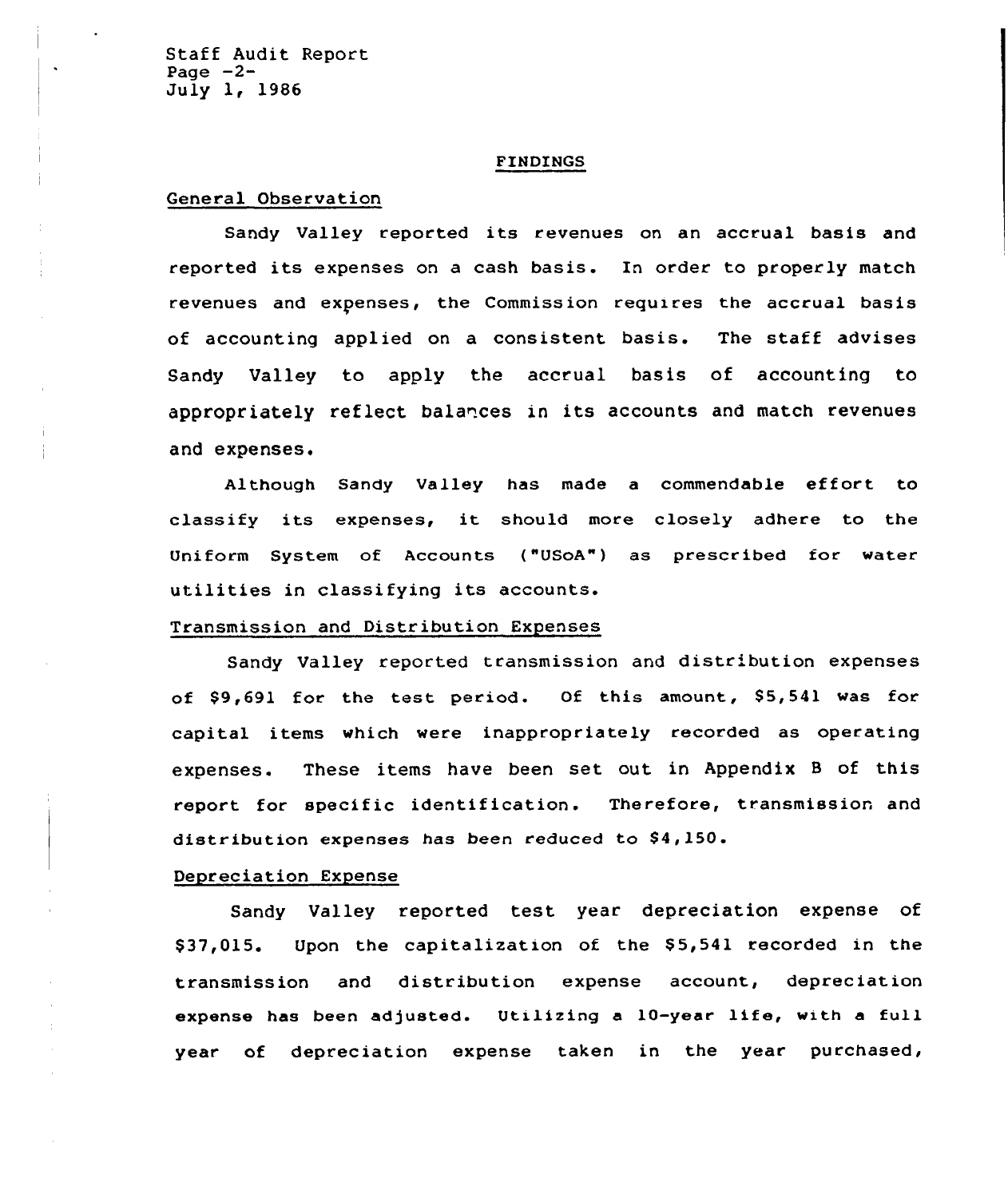Staff Audit Report Page  $-3-$ July 1, 1986

depreciation expense has been increased to \$37,569 for the test year.

## Legal, Accounting and Engineering Expenses

Sandy Valley reported test period legal, accounting, and engineering expenses of  $$11,547$ . Upon examination of the journal, it was determined that  $$3,747$  was for rate case expenses incurred as part of its last rate case proceeding. Pursuant to the USoA, expenses associated with the preparation of a case before the Commission should be charged to a miscellaneous deferred debit account and amortized over three years in the regulatory commission expense account. Therefore, legal, accounting, and engineering expenses have been reduced to \$7,800.

## Regulatory Commission Expense

Sandy Valley reported test year regulatory commission expense at  $$283.$  As previously mentioned  $$3,747$  was incurred by Sandy. Valley as part of its last rate case. These rates were implemented in December 1984. Therefore, 10 months of the amortization should be reflected on the books of Sandy Valley for the test year. Regulatory commission expense has therefore been increased by \$1,041 for the test year, leaving a balance in deferred debits of \$2,706 to be amortized in periods following the test year. Regulatory commission expense has therefore been increased to  $$1,324.$ 

### **SUMMARY**

The following is <sup>a</sup> summary of the effect of these adjustments on the test year income statement of Sandy Valley: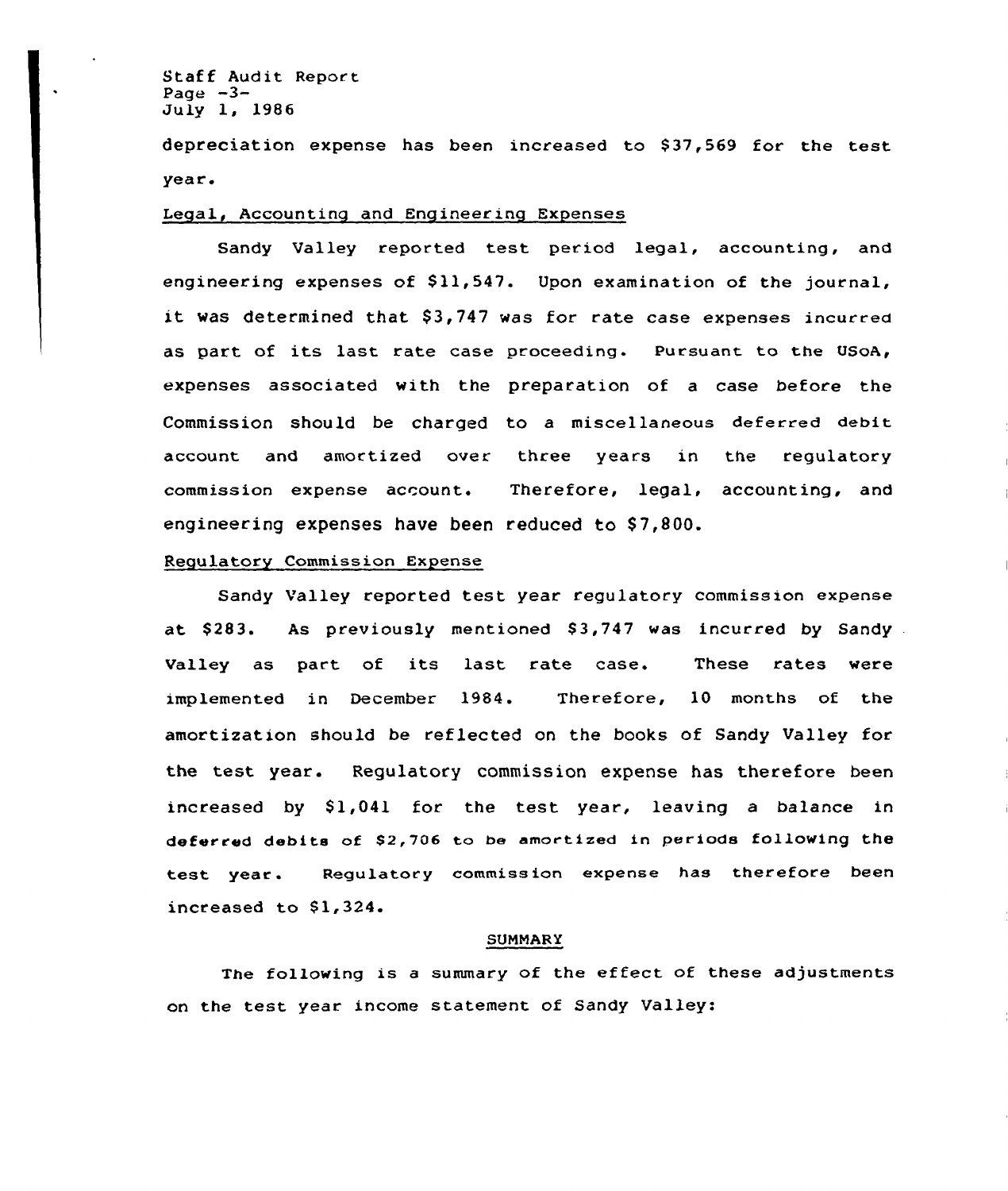Staff Audit Report Page -4- July I, 1986

 $\ddot{\phantom{1}}$ 

 $\ddot{\phantom{1}}$ 

 $\begin{array}{c} \star \\ \star \\ \star \\ \star \end{array}$ 

| Account Name                         | Test-Year<br>Reported | Inc. <dec.><br/>Staff<br/>Adjustments</dec.> | <b>Test-Year</b><br>Adjusted |
|--------------------------------------|-----------------------|----------------------------------------------|------------------------------|
| Revenues                             |                       |                                              |                              |
| Metered Sales                        | \$261,539             |                                              | \$261,539                    |
| Fire Protection                      | 3,600                 |                                              | 3,600                        |
| Miscellaneous                        | 85                    |                                              | 85                           |
| Total Revenue                        | \$265, 224            |                                              | \$265,224                    |
| Operating Expenses                   |                       |                                              |                              |
| Water Purchased                      | \$173,507             |                                              | \$173,507                    |
| Transmission &<br>Distribution       | 9,691                 | $<$ \$5,541>                                 | 4,150                        |
| Depreciation                         | 37,015                | 554                                          | 37,569                       |
| Administrative &<br>General Salaries | 40,679                |                                              | 40,679                       |
| Legal, Accounting &<br>Engineering   | 11,547                | $3,747>$                                     | 7,800                        |
| Office Supplies &<br>Postage         | 6,193                 |                                              | 6,193                        |
| Property Insurance &<br>Bonding      | 4,279                 |                                              | 4,279                        |
| Inspt. Equipment                     | 1,098                 |                                              | 1,098                        |
| Meter Reading Labor                  | 5,770                 |                                              | 5,770                        |
| Rent                                 | 3,600                 |                                              | 3,600                        |
| Telephone & Utilities                | 1,198                 |                                              | 1,198                        |
| Regulatory Commission                | 283                   | 1,041                                        | 1.324                        |
| Commissioner                         | 1,770                 |                                              | 1,770                        |
| Advertising                          | 11                    |                                              | 11                           |
| Total Operating<br><b>Expense</b>    | \$296,641             | $\langle 7,693 \rangle$                      | \$288,948                    |
| Net Operating                        | $<$ \$31,417>         | <\$7,693>                                    | <\$23,724>                   |
| Income <loss></loss>                 |                       |                                              |                              |

Respectfully submitted,

John H. Carroll Financial Analyst, Sr.